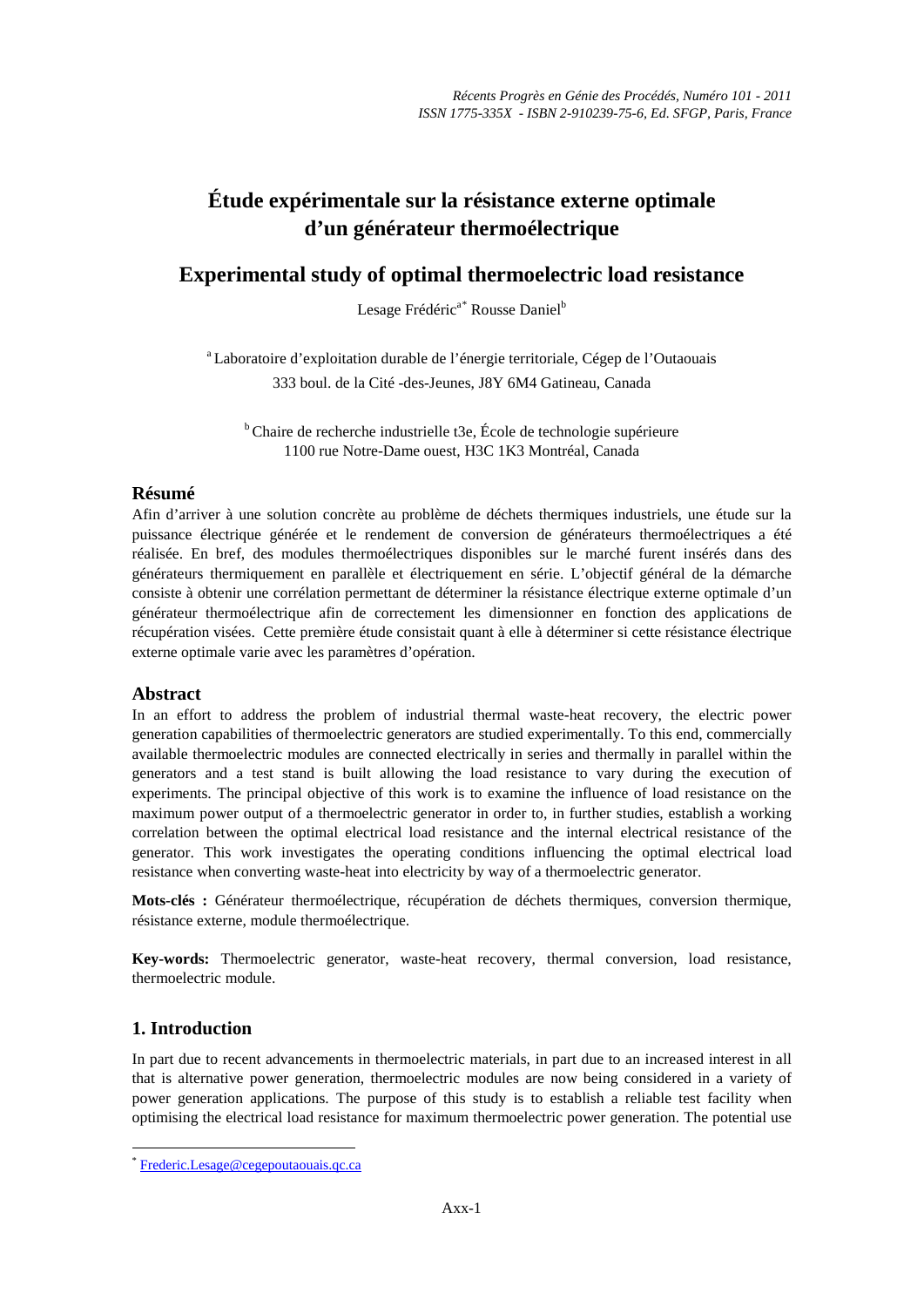#### *Récents Progrès en Génie des Procédés – Numéro 101 – 2011 2-910239-75-6, Ed. SFGP, Paris, France*

of thermoelectric modules for industrial waste-heat recovery is the principal short term application that is envisioned. There has been significant progress in the field of thermoelectric waste-heat recovery in recent years. In particular, Crane & Jackson (2004) numerically modeled industrial thermal transport in an effort to show that thermoelectric generators, such as the one conceptualized for this study, could work jointly with the heat exchangers of an industrial cooling system. In a later study Sandoz-Rosando & Stevens (2009) detailed the recent and ongoing progresses that have been made in the field of thermoelectric materials showing that systems employing thermoelectric materials are to see significant improvements in the coming years.

Typical industrial waste-heat recovery applications such as pulp and paper mill by-products, data centre cooling systems, nuclear plant cooling systems, etc..., have a residual heat that would remain within a temperature range of 273 K and 323 K. Crane & Bell (2006) and Kajikawa & Onishi (2008), among others, have identified the commercially available thermoelectric semi-conductor Bismuth Telluride,  $Bi<sub>2</sub>Te<sub>3</sub>$  as the most effective material for exploiting the Seebeck effect in this temperature range of application. Recently, Niu et al. (2009) optimised a thermoelectric generator designed with electrically connected thermoelectric modules of  $Bi<sub>2</sub>Te<sub>3</sub>$  in an effort to maximize electric power output from low temperature waste fluid. Their study along with those of Rodriguez *et al.* (2009) and Kiran-Ciliz (2003), who measured the efficiency of thermoelectric modules on an individual basis, have shown that it is a timely and a worthy effort, economically and ecologically, to address the possibility of waste-heat to electricity conversion by way of the thermoelectric semi-conductor Bismuth Telluride.

To this end, three liquid to liquid thermoelectric generators and an experimental set up were conceived allowing a variation of all notable parameters in thermoelectric power generation. These were most notably the effect of turbulence due to flow interference, the quantity of  $Bi<sub>2</sub>Te<sub>3</sub>$  used, the temperature difference between hot and cold fluids, the fluid flow rates and – the focus of this study – the effect of load resistance on power output. In particular, the importance in identifying the optimal electrical load resistance (OERL) imposed on a system during thermoelectric power generation is highlighted through a series of tests in which the working parameters are varied.

## **2. Mathematical Model**

The objective of the mathematical model presented here, detailed in Hodes (2004), is to illustrate the oneto-one functional dependence between the optimal electrical load resistance (OELR) imposed on the thermoelectric generator and the internal electrical resistance of the generator itself. Consider the case of a temperature gradient due to an influx of heat and a diffusion of heat separated by a distance *L* applied to a thermocouple as is illustrated in Fig. 1 below.



*Figure 1. Thermoelectric production from one thermocouple*

It is carefully noted that the actual correlation predicting the OELR as a function of internal resistance and the properties of the working materials and fluids is reserved for later studies stemming from this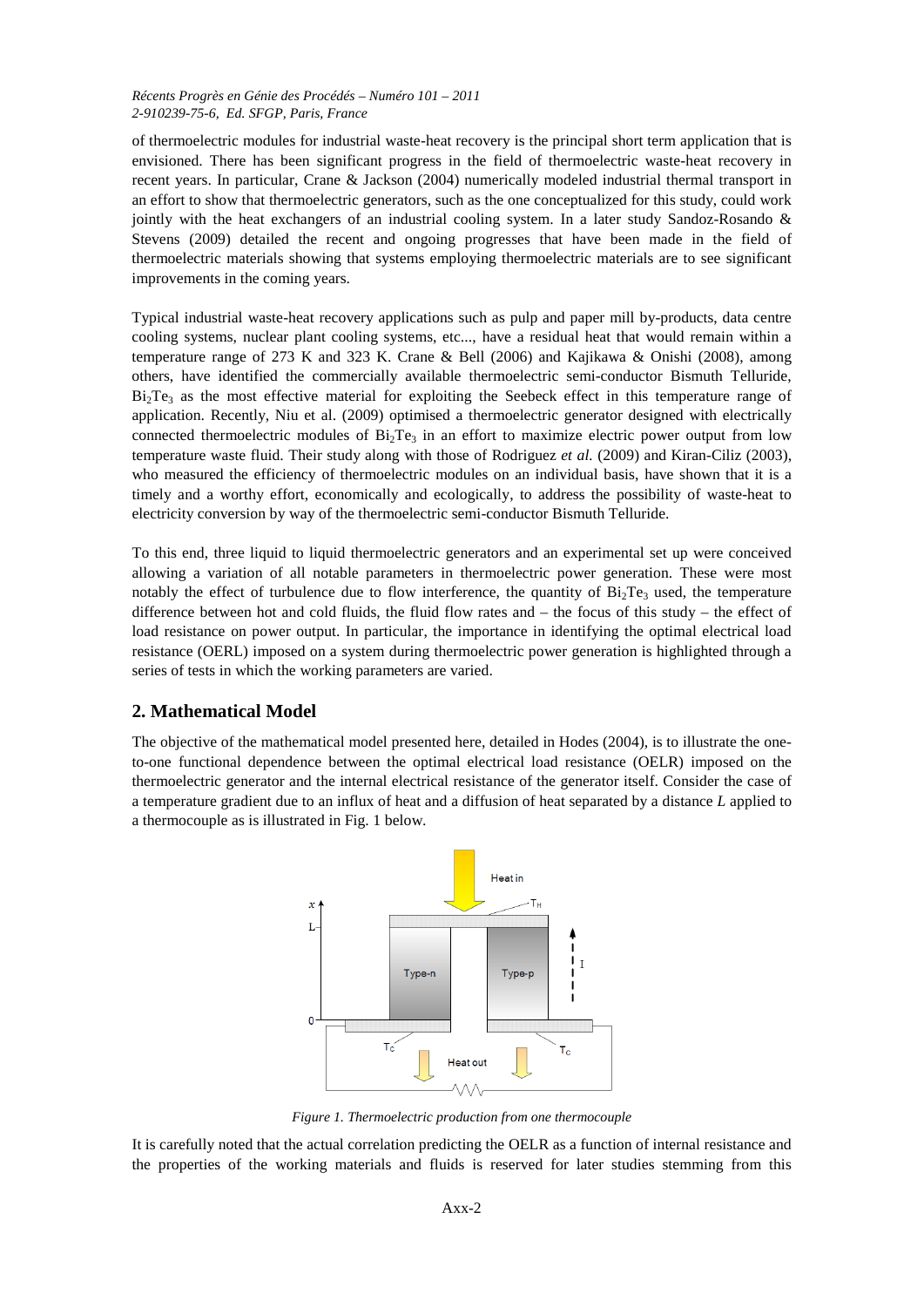investigation. The model is one dimensional and approximates the Seebeck coefficient of interconnecting materials (in particular the ceramics holding the thermocouples of the thermoelectric modules together) to be zero (Sandoz-Rosado & Stevens, 2009).

Consider the transformation of heat into electricity by way of the Seebeck effect to be the energy generation component of the heat equation. Applying Ohm's law, the diffusion equation when applied to a single thermocouple, illustrated in Fig. 1, amongst the *N* thermocouples of a generator is reduced and integrated with the boundary conditions  $T(0)=T_C$  and  $T(L)=T_H$  providing the following temperature profile (Hodes, 2004).

$$
T = -\frac{I^2 \rho}{2kA^2} x^2 + \left(\frac{I^2 \rho L}{2kA^2} + \frac{T_H - T_C}{L}\right) x + T_C
$$
 (1)

In the above, *T* is the temperature experienced at a position *x*, *I* is the electric current generated,  $\rho$  is the electric resistivity, *k* is the thermal conductivity, *A* is the surface area of the semiconductor material against the ceramic, and the indices *H* and *C* indicate the hot and cold sides, respectively. Balancing the heat flux in with the heat flux out and applying Fourrier's law of heat conduction, the power output of a thermoelectric module of *N* thermocouples is found to be the following.

$$
P = -I^2 \left(\frac{2N\rho L}{A}\right) + NI\left(\alpha_p - \alpha_n\right) \left(T_H - T_C\right) \tag{2}
$$

In the above,  $P$  represents the electric power generation, and  $\alpha$  represents the material Seebeck coefficient with the indices  $n$  and  $p$  indicating the n-type and p-type semi-conductors of the thermocouple, respectively. In order to express the power output in terms of the load resistance, it is noted that the term 2*N<sub>P</sub>L* / *A* is simply the internal resistance of the set of thermocouples connected in series. Equation 2 is then used to express the load resistance in terms of the internal resistance and then again to express the power output in terms of the load resistance  $R_{load}$  and the internal resistance  $R_{int}$ .

$$
P = \frac{(N\Delta T\alpha_{p,n})^2}{R_{\text{int}} + R_{load}} - \frac{(N\Delta T\alpha_{p,n})^2 R_{\text{int}}}{(R_{\text{int}} + R_{load})^2}
$$
(3)

An analysis of the above equation easily shows that the maximum power output occurs when the electrical load resistance imposed on the system is equal to the internal electrical resistance of the generator. That is,  $R_{load} = R_{int}$ . Admittedly, this is a rather crude estimate but it is important in the sense that it highlights the dependence that the proper choice of load resistance when maximizing thermoelectric production has on the internal resistance of the generator. The experiments summarized below, investigate the OELR's dependence on all working parameters and effectively show a one-to-one functional dependence as is predicted by Eq. 3.

#### **3. Experimental Setup**

To accommodate three different thermoelectric generators built for this study, the experimental set up illustrated below in Fig. 2 is adopted. It is important to note that the hot and cold inlets are in opposing directions throughout the thermoelectric production. This is noteworthy since often in an attempt to increase the number of thermoelectric modules used in a generator (Niu et al. 2009), the modules are stacked several times requiring alternating parallel and opposing flows. In this study, such a configuration is intentionally avoided for the following reason. In order to fully exploit the Seebeck effect, which is the driving mechanism of the thermoelectric process, a temperature difference must be maintained across the modules containing the semi-conductor  $Bi_2Te_3$ . Recalling that for a system that is electrically connected in series, the resulting current will be that of its minimum value along the chain of events. A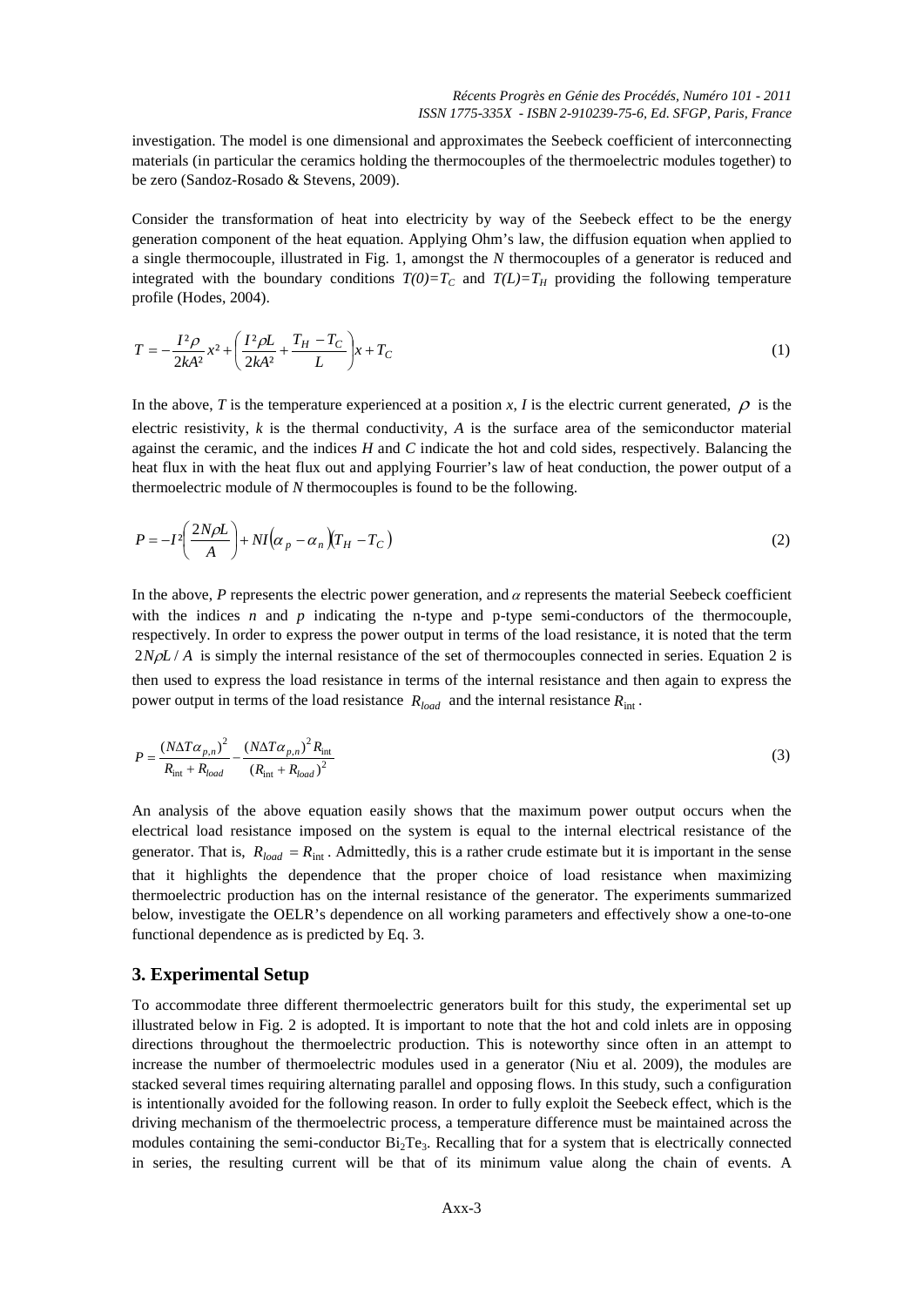#### *Récents Progrès en Génie des Procédés – Numéro 101 – 2011 2-910239-75-6, Ed. SFGP, Paris, France*

thermoelectric generator is therefore limited by the smallest temperature differential it is experiencing. For this reason, any parallel flow, which is favourable to the hot and cold fluids converging in temperature, will decrease the effectiveness of the generator and should be avoided.



*Figure 2. Schematic representation of experimental setup*

In Fig. 2 the thermoelectric modules are illustrated as being pinched between a hot plate injecting heat towards the modules and cold plates diffusing heat away from the modules. The modules themselves consist of thermocouples that are connected electrically in series and thermally in parallel. The thermocouples are simply positively doped and negatively doped  $Bi_2Te_3$  semi-conductor pellets physically placed in alternating series. This configuration coupled with the imposed temperature gradient incites an electrical current. This process is known as the Seebeck effect and is in essence the reverse operation of the Pelletier effect (Rowe, 2006). What is particularly inviting, from an industrial application perspective, is that the process of harnessing electricity by way of the Seebeck effect described here above does not require any moving parts making the resulting generator virtually maintenance free.

Three thermoelectric generators were designed and built for this study in order to study the working parameters of thermoelectric production. Apart from the inserted thermoelectric modules which consist of Bismuth Telluride pinched between ceramic plates, the generators are entirely made of aluminum. This choice of material was made principally due to the fact that aluminum is an industry standard thereby making this investigation of thermoelectric production relevant to industrial applications. The first of these generators consists of 8 commercially available  $Bi_2Te_3$  modules, the second generator consists of 12 modules and the third consist of 40 modules. The largest of the three generators measures 47.22 cm by 9.07 cm by 1.73 cm. The hot and cold fluid flow tubes have an interior diameter of 9.52 mm and an exterior diameter of 12.7 mm.

Typically, such as in Rodriguez et al. (2009) and Niu et al. (2009), when thermoelectric module performance is investigated, a series of experiments is run with the intention of varying operating parameters other than the load resistance (fluid temperatures, flow rate, pressure drop etc...). The effect of load resistance on power output is therefore investigated by studying an ensemble of experiments with differing load resistance. For this reason, there is limited data in the available literature on thermoelectric performance for an evolving load resistance. In order to better understand the effect of electrical load resistance on a thermoelectric generator's ability to produce electricity, it is necessary to perform experiments in which the load resistance is allowed to vary during the execution of experiments. To this end, a rheostat is adapted to the test stand. This apparatus varies the load resistance imposed on the system by compressing or decompressing stacked horizontal carbon plates which are in contact with one another. Compressing the plates together improves the electrical contact between them thereby decreasing the load resistance applied to the system. In this way, the load resistance is allowed to vary from 0 to 100 Ohms with an excellent precession from 0 to 10 Ohms. Data acquisitioning is performed with DataStudio in which the sensors of the test stand are able to communicate directly with the computer via the interface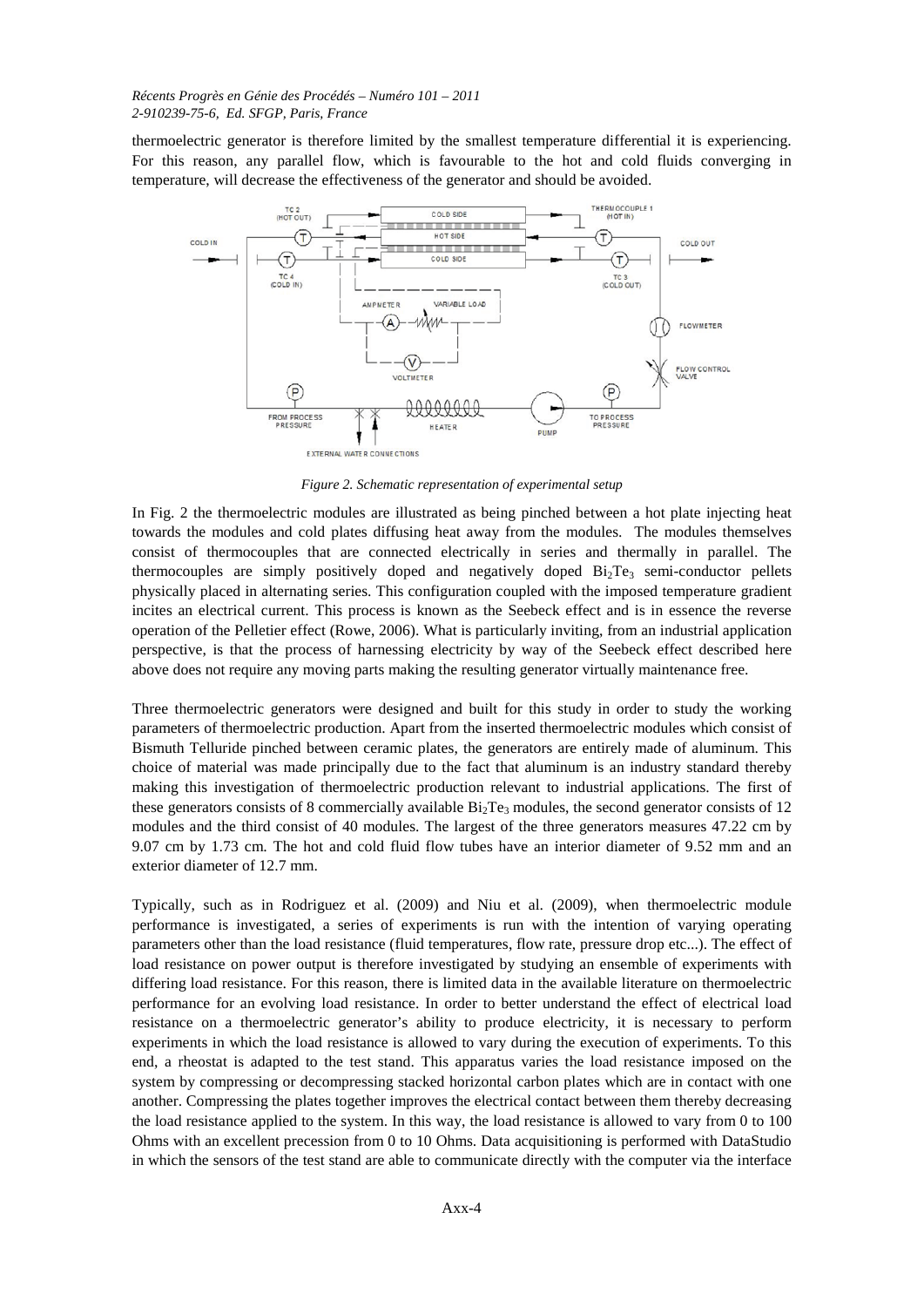ScienceWorkshop 750. Styrofoam was used to insulate the generators in order to prevent unwanted thermal diffusion and the entire unit was protected with Plexiglas for protection from possible hot fluid ruptures.

Finally, the influence of turbulence on the OELR is investigated by examining the effects of flow impeding inserts. Three different inserts, illustrated in Figure 3, were built in order to be inserted into the fluid carrying flow tubes. The first of these inserts is spiral, where as the second and third have alternating tabs that are  $5/8^{th}$  of an inch and  $5/16^{th}$  of an inch apart, respectively.



*Figure 3. Flow impeding inserts*

#### **3. Results and Discussion**

Experiments were run for the three generators described above recalling that their principal differing characteristic is the number of thermoelectric modules within each one. The power output of each generator was recorded in a series of tests. The tests differed by changing the temperature gradient, the presence of flow impeding inserts, and the fluid flow rates. During each one of these tests, the electrical load resistance was varied thereby recording the power output evolution with respect to a changing load resistance. In this way, the OELR is identified as being the load resistance providing the maximum power output. A small sample of the results is provided in Fig. 4 in which the power performance of two of the generators is illustrated as a function of load resistance. In these two sample experiments, the hot flow rate is 5 L/min, the cold flow rate is 10 L/min and the flow impeding inserts with tabs at every  $5/16^{th}$  of an inch are present in all flow tubes. It is important to note that the Reynold's number with characteristic length being the diameter of the flow tubes  $Re_D = 4\dot{V}\rho_l / \pi D\mu$  for the set of experiments performed in this study ranged from 11598 and 112 285 placing all experimental Reynold's numbers well above 2300. Therefore, all flow experienced in all tests, regardless of any presence of flow impeding inserts, are well within the turbulent regime.



*Figure 4. Sample of power output results with respect to load resistance (left) from a generator containing 8 thermoelectric modules and (right) a generator containing 12 thermoelectric modules*

These above results show that the OELR providing a maximum power output is invariant with respect to the temperature gradient. This is significant since it is this temperature gradient that is inciting the Seebeck effect. An optimal load resistance can therefore be easily identified in more manageable low temperature conditions and then applied in higher temperature applications. It is duly noted that a poor choice in load resistance has a very negative effect on power output as is illustrated in Fig.4 by the sharp